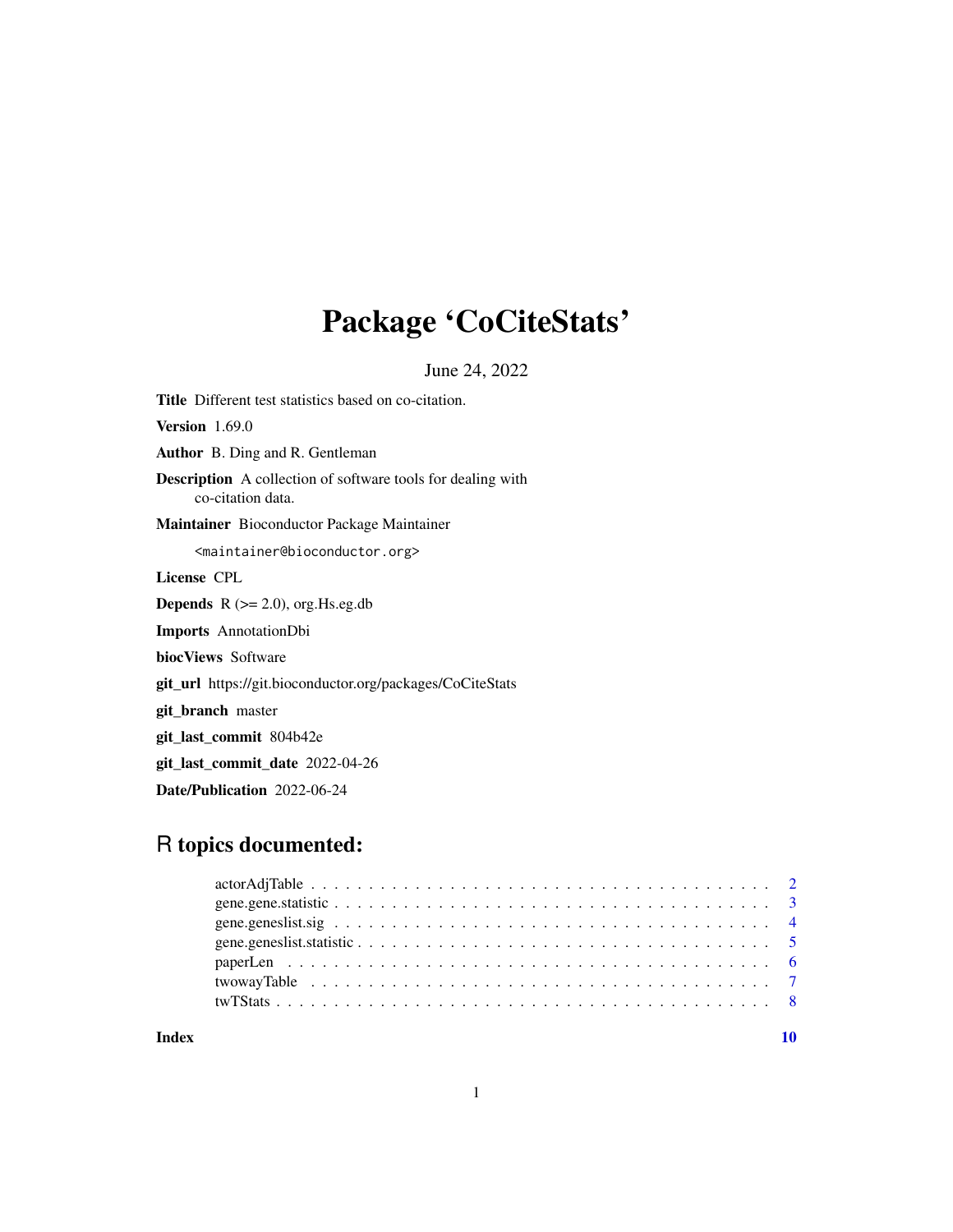<span id="page-1-1"></span><span id="page-1-0"></span>

#### Description

When two objects are related through a bipartite graph it is sometimes appropriate to carry out special adjustments. One of the adjustments is called actor size adjustment. In this case the counts are adjusted according to how often the objects are referenced.

#### Usage

actorAdjTable(twT, eps = 1e-08)

#### Arguments

| twT | A two way table as produced by twowayTable.           |
|-----|-------------------------------------------------------|
| eps | A small quantity used to assess approximate equality. |

#### Details

When testing for associations between entities, the social networks literature has developed a number of tools to help measure such associations. We can think of genes (actors) as being joined by citation in papers (events) and having two genes cited in the same paper (equivalent to two actors attending the same event) suggests that they are related to each other. However, some genes are cited in many papers and so we might want to discount the level of importance, as compared to genes that are cited less often. And additionally, some papers cite very many genes, and hence typically say less about them than a paper that cites rather fewer genes.

#### Value

An adjusted two way table, with elements named u11, u12, u21 and u22.

#### Author(s)

R. Gentleman

#### References

Testing Gene Associations Using Co-citation, by B. Ding and R. Gentleman. Bioconductor Technical Report, 2004

#### See Also

[paperLen](#page-5-1), [twowayTable](#page-6-1)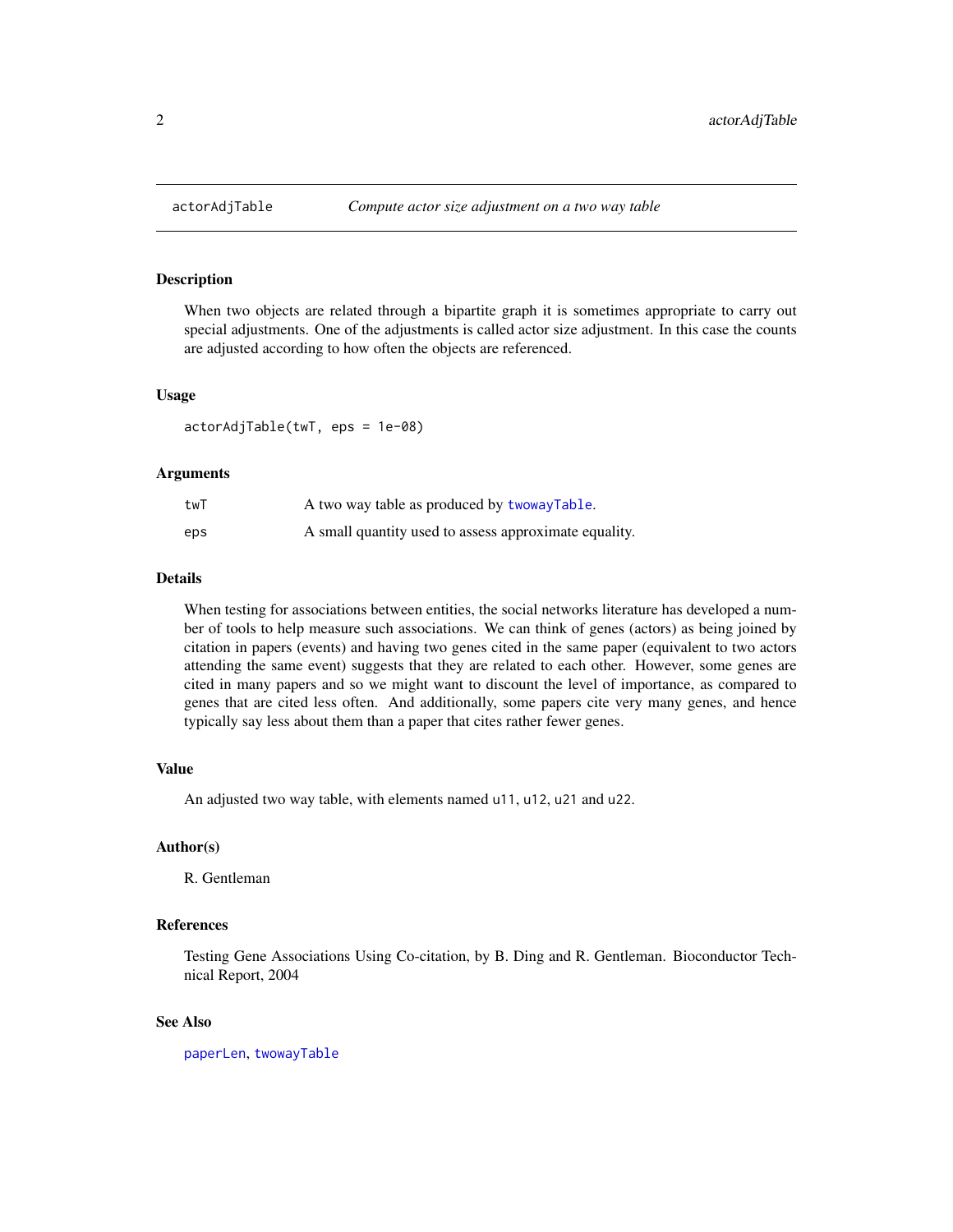<span id="page-2-0"></span>gene.gene.statistic 3

#### Examples

```
tw1 = twowayTable("10", "100", FALSE)
actorAdjTable(tw1)
```
gene.gene.statistic *Compute gene-gene statistics*

#### Description

Computes gene gene statistics.

#### Usage

```
gene.gene.statistic(g1, g2, paperLens = paperLen())
```
#### Arguments

| g1        | The Entrez Gene identifier for one of the genes.      |
|-----------|-------------------------------------------------------|
| g2        | The Entrez Gene identifier for the other gene.        |
| paperLens | A vector with the number of citations for each paper. |

#### Details

For the two genes identified by their Entrez IDs a number of two-way table statistics, i.e. those computed via [twTStats](#page-7-1), are returned, as are their gene and paper size adjusted variants.

#### Value

A list with entries

| original | The output of twTStats on the observed data.                            |
|----------|-------------------------------------------------------------------------|
| gs       | The output of twt Stats on the data scaled for gene size.               |
| ps       | The output of two states on the data scaled for paper size.             |
| both     | The output of twTStats on the data scaled for both paper and gene size. |

#### Author(s)

B. Ding and R. Gentleman

#### References

Testing Gene Associations Using Co-citation, by B. Ding and R. Gentleman. Bioconductor Technical Report, 2004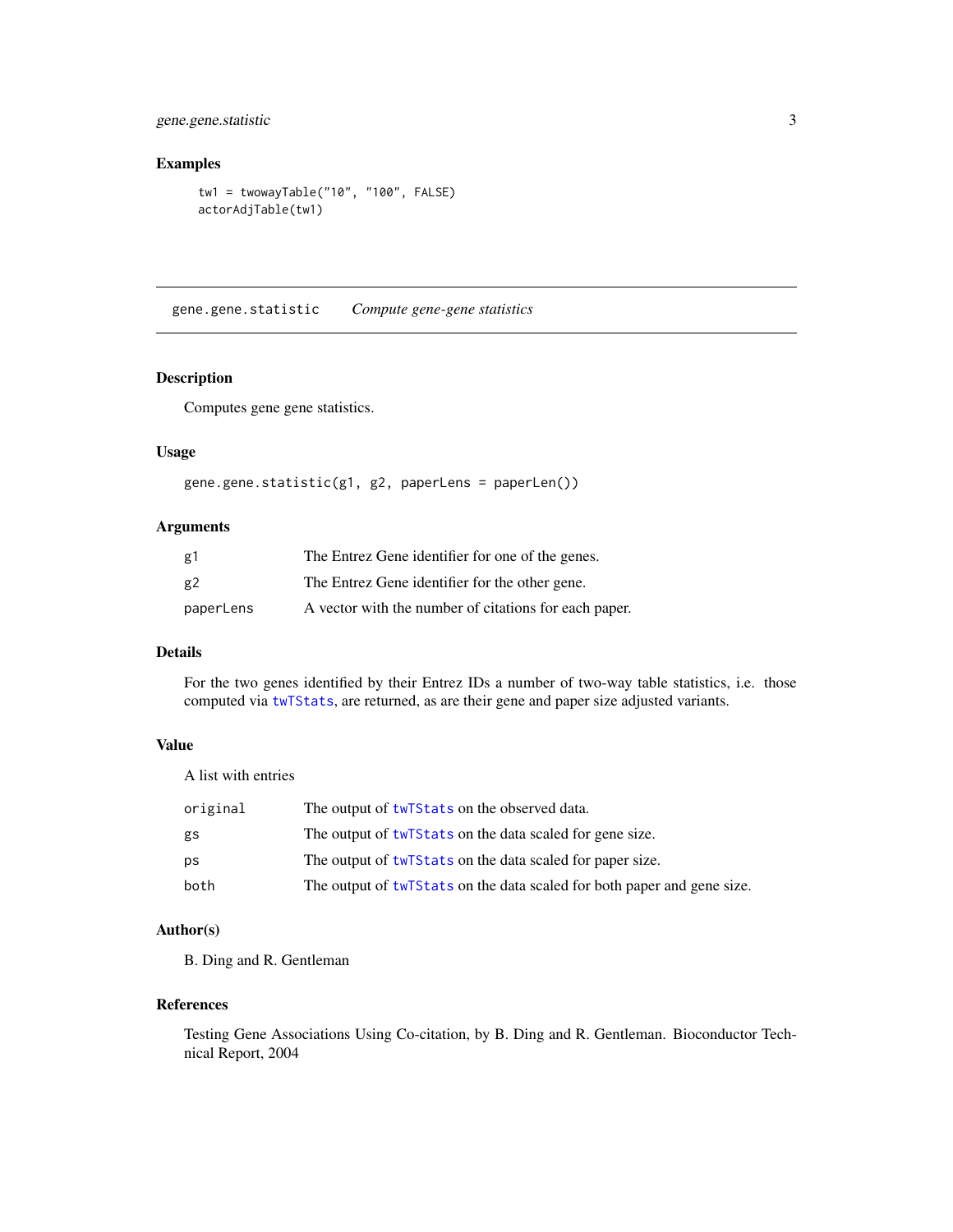#### See Also

[twowayTable](#page-6-1)

#### Examples

```
g1 = "10" #Entrez ID for gene 1
g2 = "101" #Entrez ID for gene 2
pLens = paperLen()
gene.gene.statistic(g1, g2, pLens)
```
gene.geneslist.sig *Compute 3 two-way table statistics and p-values, with 4 different adjustments, for PubMed co-citation*

#### Description

This function calculates Concordance, Jaccard's index and Hubert's Γ with no adjustment, adjusting for paper size (PS), adjusting for gene size (GS) and both, to evaluate the significance of co-citation of a gene of interest and a gene list

#### Usage

```
gene.geneslist.sig(gene, geneslist, paperLens = paperLen(), n.resamp=100)
```
#### Arguments

| gene      | The Entrez Gene ID for the gene of interest.                                                                    |
|-----------|-----------------------------------------------------------------------------------------------------------------|
| geneslist | The list of Entrez Gene IDs for genes with which the co-citation of the gene of<br>interest is to be evaluated. |
| paperLens | The sizes of the PubMed papers for consideration.                                                               |
| n.resamp  | Number of resampling for generating empirical p-values.                                                         |

#### Value

Statistics and resampling p-values for all 3 two-way tables along with the 4 adjustments for gene and geneslist based on n.resamp resamplings.

#### Author(s)

Beiying Ding

#### References

Testing Gene Associations Using Co-citation, by B. Ding and R. Gentleman. Bioconductor Technical Report, 2004

<span id="page-3-0"></span>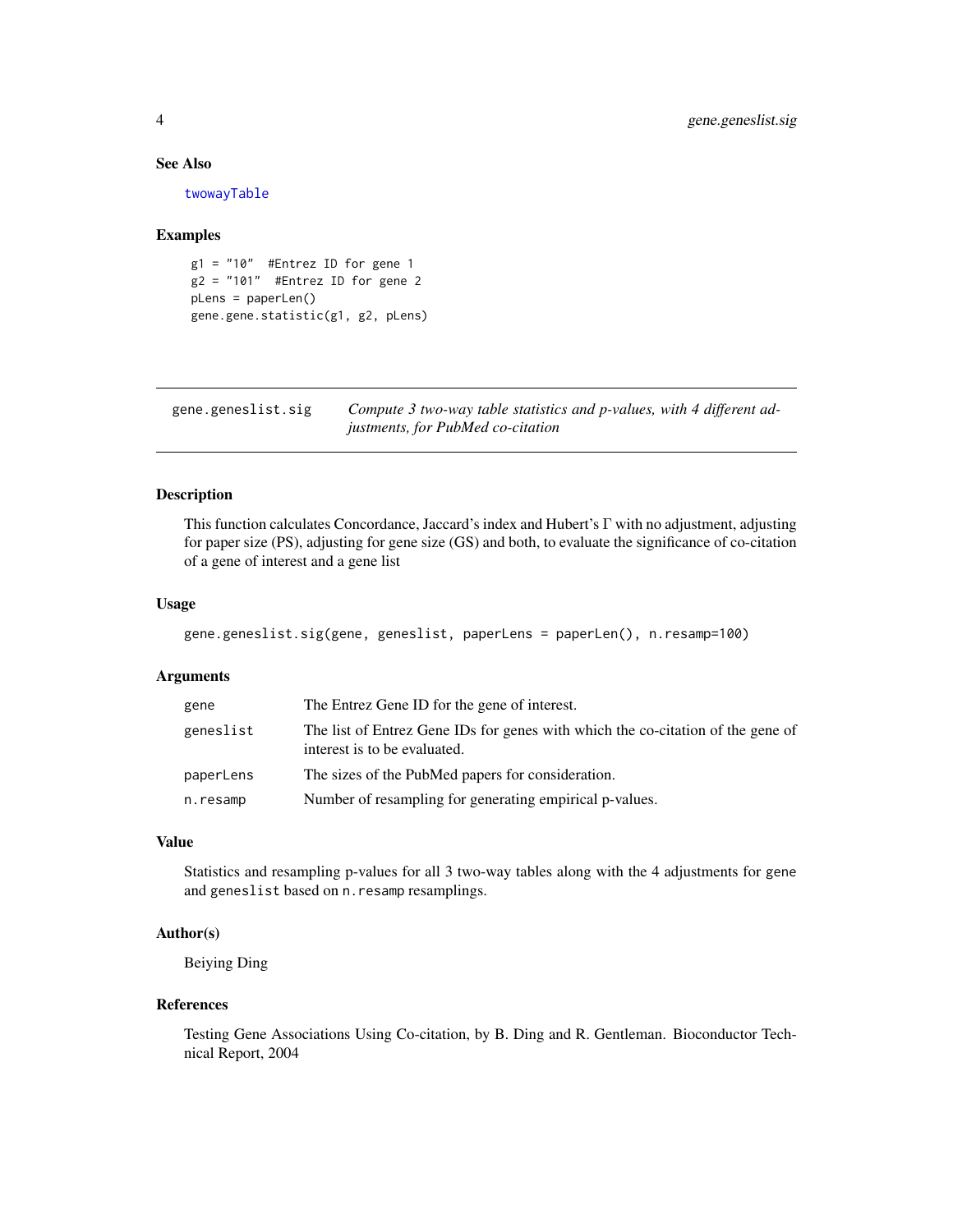#### <span id="page-4-0"></span>gene.geneslist.statistic 5

#### See Also

[actorAdjTable](#page-1-1), [paperLen](#page-5-1), [twTStats](#page-7-1), [twowayTable](#page-6-1)

#### Examples

```
gene <- "705"
geneslist <- "7216"
```

```
gene.geneslist.sig(gene, geneslist, n.resamp=50)
```
gene.geneslist.statistic

*A function to compute association measures between a gene of interest and a list of genes.*

#### Description

Whether or not a gene has an association with another gene, or a set of genes is measured using co-citation in PubMed as a basis for measuring that association.

#### Usage

```
gene.geneslist.statistic(gene, geneslist, paperLens = paperLen())
```
#### Arguments

| gene      | The Entrez Gene ID for the gene of interest.                 |
|-----------|--------------------------------------------------------------|
| geneslist | A vector of Entrez Gene ID for the set of genes.             |
| paperLens | A vector containing the number of genes cited by each paper. |

#### Value

To be filled in later.

#### Author(s)

R. Gentleman

### References

Testing Gene Associations Using Co-citation, by B. Ding and R. Gentleman. Bioconductor Technical Report, 2004

#### See Also

[twowayTable](#page-6-1), link{gene.gene.statistic}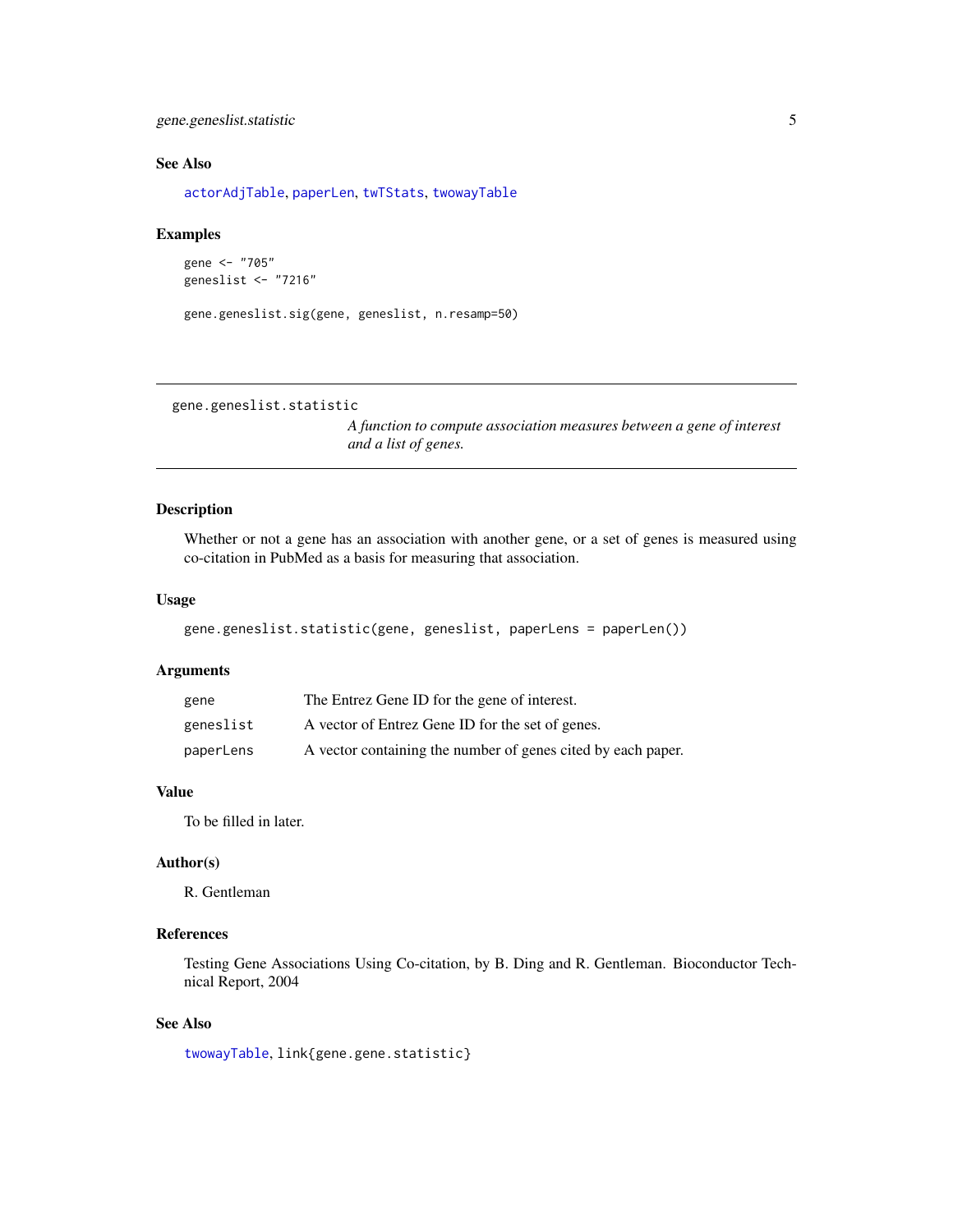#### Examples

```
g1 = "101"gl = c("10014", "10015", "10016", "10017", "10018")
pL = paperLen()
s1 = gene.geneslist.statistic(g1, gl, pL)
s1
```
<span id="page-5-1"></span>

paperLen *Find the number of papers cited*

#### Description

The set of papers that cite the input Entrez Gene identifiers are found, and for each of these the number of genes cited in that paper is computed and returned.

#### Usage

paperLen(x)

#### Arguments

x A vector of Entrez Gene identifiers.

### Details

This function first finds the set of unique PMIDs associated with the input set of Entrez Gene IDS. Then for each PMID it finds the number of Entrez Gene identifiers associated with that paper. The function uses different sets of variable mappings from the org.Hs.eg.db package.

If x is missing then all Entrez gene identifiers in the org.Hs.egPMID are used.

#### Value

| counts | For each paper the number of Entrez Gene identifiers referred to.                  |
|--------|------------------------------------------------------------------------------------|
| papers | A list of the same length as x, each element contains the papers that refer to the |
|        | corresponding Entrez Gene identifier.                                              |

#### Author(s)

R. Gentleman

#### See Also

#### [twTStats](#page-7-1)

### Examples

```
ans = paperLen(c("10", "1001"))
ans$counts
ans$papers
```
<span id="page-5-0"></span>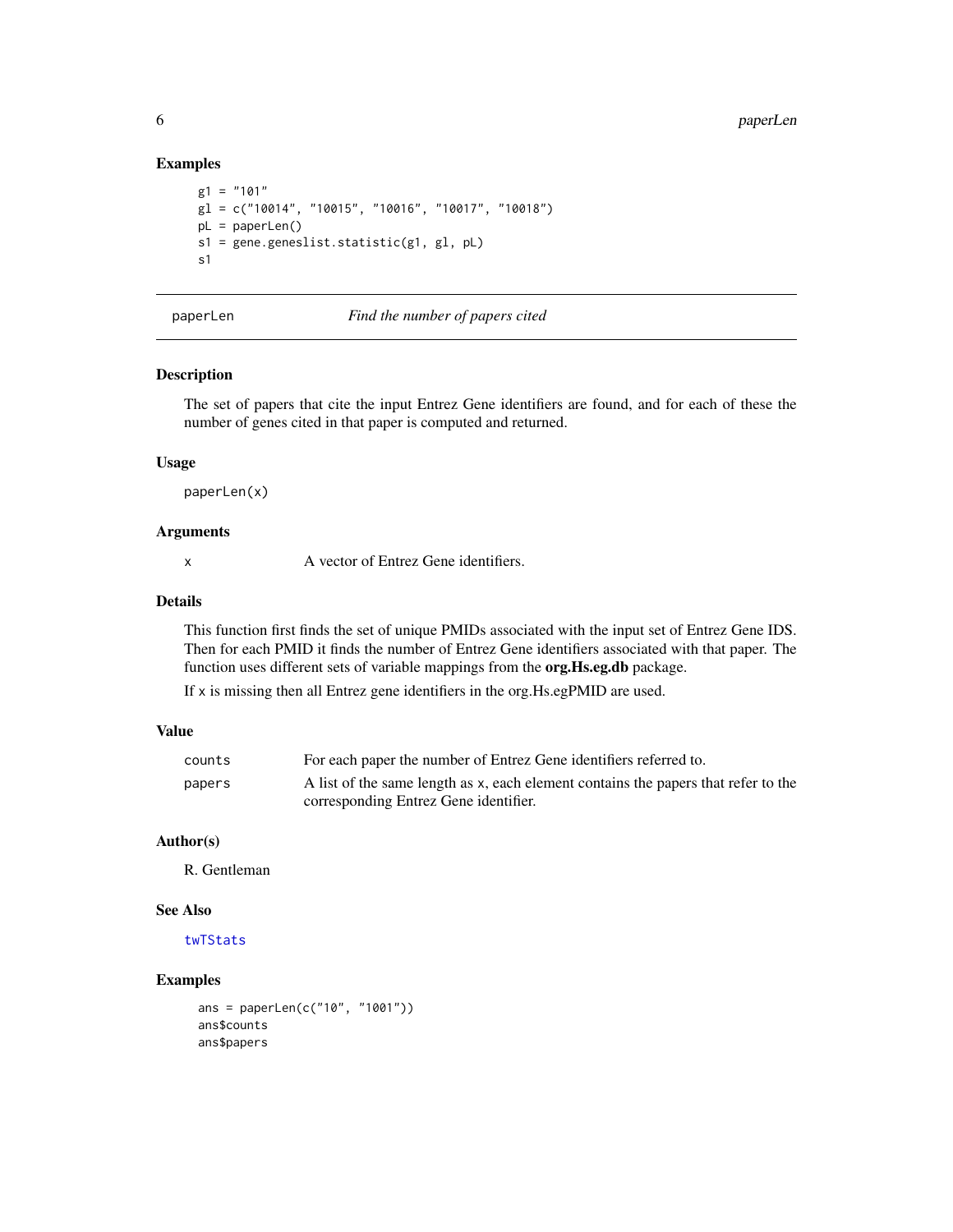<span id="page-6-1"></span><span id="page-6-0"></span>

#### Description

This function computes a two way table for comparing co-citation, in PubMed for the two input genes. The values in the table can be adjusted according to either the paper size or the gene size.

#### Usage

```
twowayTable(g1, g2, weights = TRUE, paperLens=paperLen())
```
#### Arguments

| g1        | The EntrezGene identifier for gene 1.                                   |
|-----------|-------------------------------------------------------------------------|
| g2        | The EntrezGene identifier for gene 2.                                   |
| weights   | TRUE or FALSE indicating whether paper size weights should be used.     |
| paperLens | A vector containing the number of genes each paper refers to, or cites. |

#### Details

To determine the association between two genes one can use co-citation in the medical literature. When weights is FALSE this function computes the number of papers that cite only gene 1, only gene 2, both and neither.

By default, we use the **org.Hs.eg.db** package to define the set of papers that are used in the computations. For other organisms, or for more restricted sets of papers the user will need to supply the vector paperLens explicitly.

One can consider papers which cite many genes to be less informative than those that cite only a few genes. If weights is TRUE (the default) then papers are weighted by the inverse of the number of citations.

#### Value

A vector of length four, with entries n11, n12, n21 and n22. These correspond to the number of papers that cite both genes, the number that cite only gene 1, the number that cite only gene 2, and the total number of papers minus those counted in n11, n21, n12, or in the default case the weighted versions of these quantities.

#### Author(s)

R. Gentleman

#### See Also

[paperLen](#page-5-1), [twTStats](#page-7-1)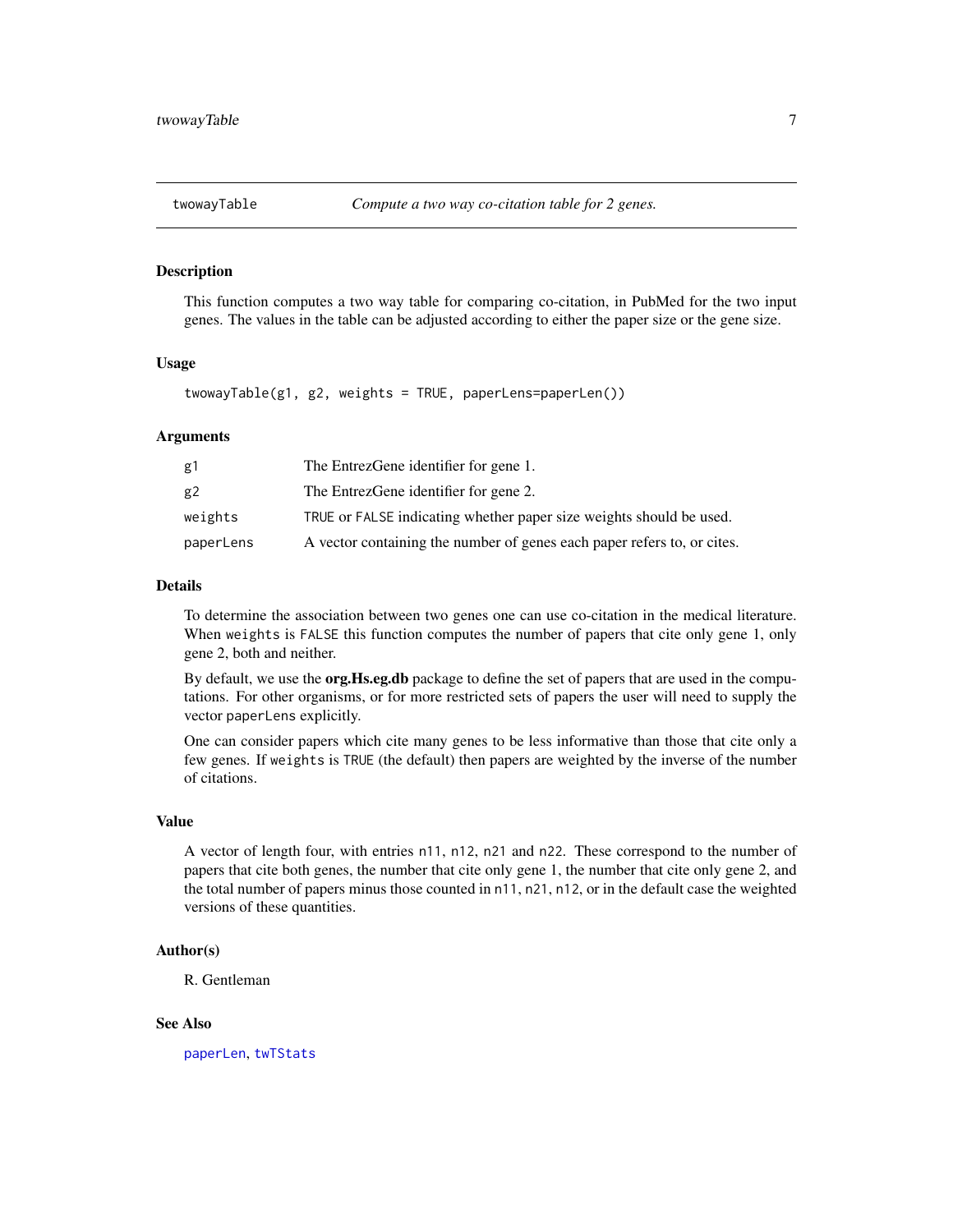#### Examples

```
pL = paperLen()
twowayTable("10", "100", paperLens=pL)
twowayTable("10", "100", FALSE, paperLens=pL)
```
#### <span id="page-7-1"></span>twTStats *Computes 3 two way table statistics.*

#### Description

For two way tables based on co-citations four different test statistics are reported, the odds ratio, the Concordance, the Jaccard index and Hubert's Gamma.

#### Usage

twTStats(twT)

#### Arguments

twT A two way table, as produced by twowayTable.

#### Details

The entries in the presumed 2 by 2 table are labeled n11, n12, n21, n22, corresponding to the entries in the first row first column, first row second column etc. The odds ratio is the product of n11 and n22 divided by the product of n12 and n21. The Conordance is simply the n11 entry. The Jaccard index is the n11 entry divided by the sum of n11, n12, and n21. Hubert's Gamma is slightly more complicated.

#### Value

| Concordance | The concordance statistic. |
|-------------|----------------------------|
| Jaccard     | The Jaccard index.         |
| Hubert      | Hubert's Gamma             |
| OddsRatio   | The odds ratio.            |

#### Author(s)

R. Gentleman

#### References

Testing Gene Associations Using Co-citation, by B. Ding and R. Gentleman. Bioconductor Technical Report, 2004

#### See Also

[paperLen](#page-5-1), [twowayTable](#page-6-1)

<span id="page-7-0"></span>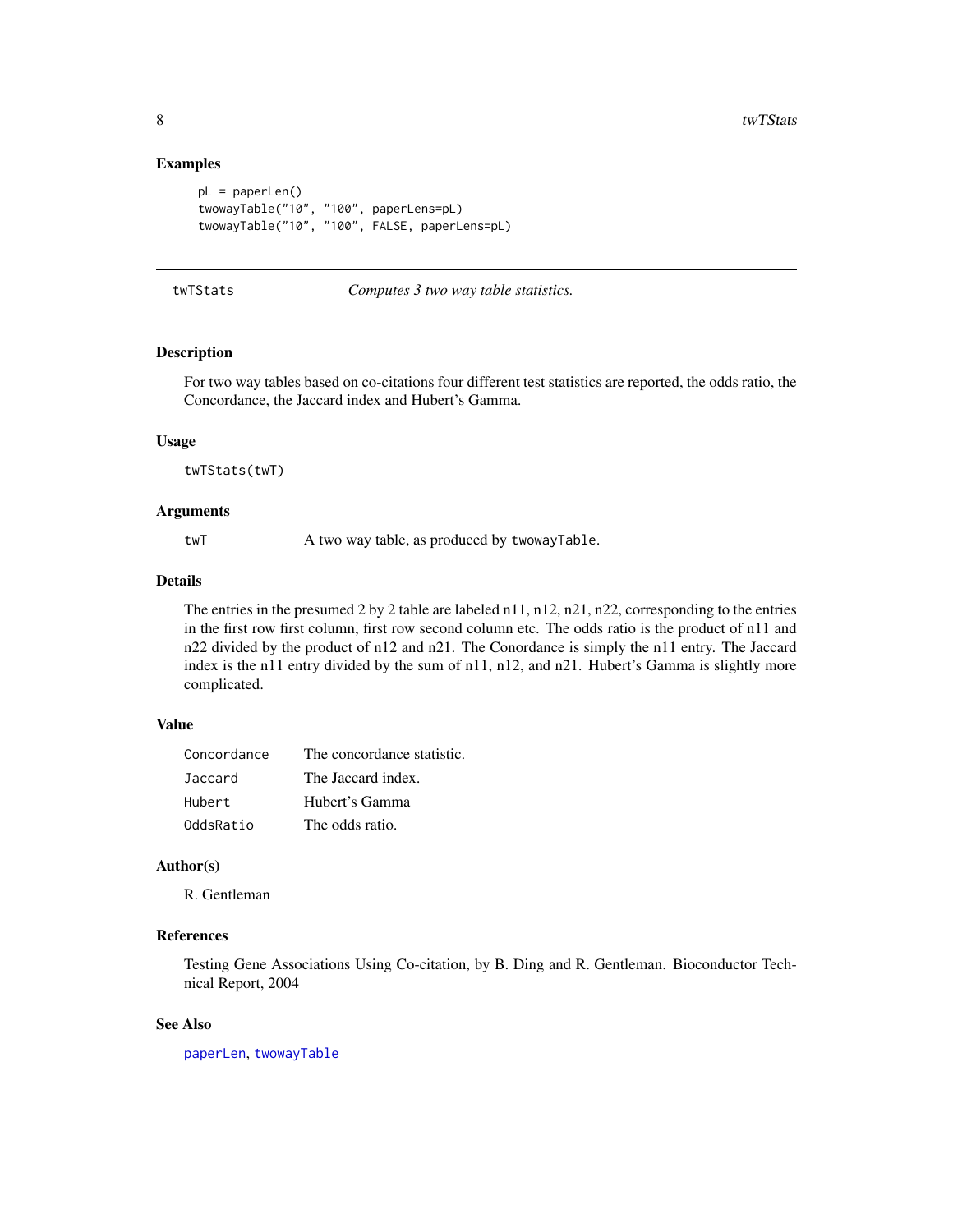twTStats

### Examples

```
tw1 = twowayTable("10", "101", FALSE)
twTStats(tw1)
```